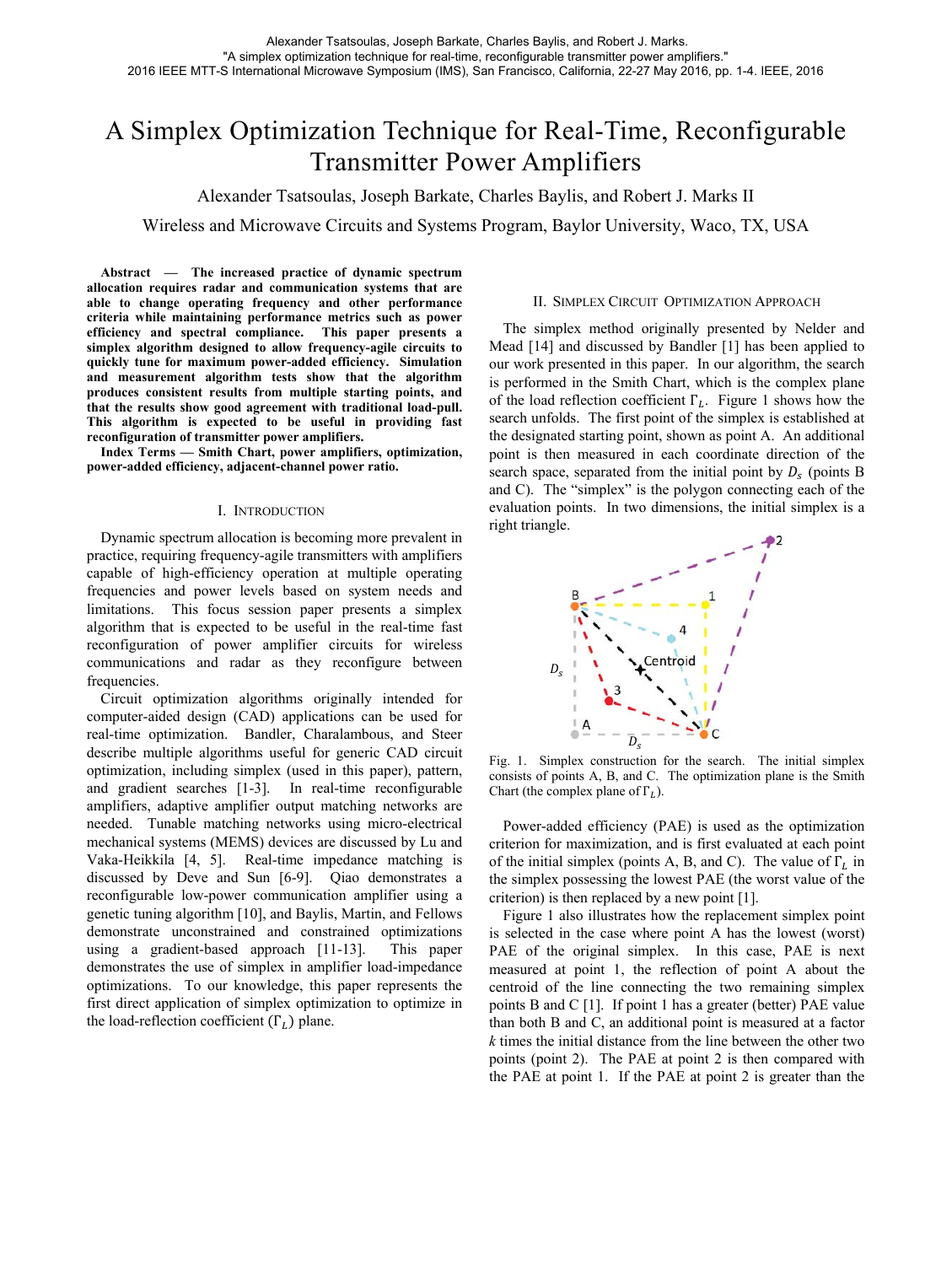PAE at point 1, then the next simplex consists of points B, C, and 2. This is known as *expansion* of the simplex. If the PAE at point 2 is lower than at point 1, but point 1 has higher PAE than both B and C, the simplex operations resume using the simplex consisting of points B, C, and 1. If the PAE at point 1 is greater than at point A, but less than the PAE at both B and C, then the new simplex consists of points B, C, and 4 (point 4 is 1/*k* times the distance between the centroid and point 1). If point 1 has lower (worse) PAE than the original worst simplex point A, the new simplex point is placed on the original side of the mirroring line at a distance 1/*k* between this line and the original worst point A (this is point 3 in Fig. 2). Simplex operations are re-performed using the simplex consisting of points B, C, and 3. The search ends when the distance from the centroid to the new simplex point falls below a prespecified resolution distance  $D_r$ . The highest-PAE point of the final simplex is chosen as the optimum.

#### III. SIMULATION RESULTS

Simulations were performed using a Modelithics model for a Qorvo TGF2960 high electron mobility transistor (HEMT). For the simulation tests, the algorithms were coded in MATLAB, and MATLAB controls simulations of Keysight Technologies' Advanced Design System software. A bias setting of  $V_{GS} = -1$  V,  $V_{DS} = 5$  V and input power of 10 dBm were used, with a CDMA2K waveform as the excitation.  $D_s = 0.2$ ,  $D_r = 0.05$ , and  $k = 2$  were used. Figure 2 shows the simplex search results in the Smith Chart for a starting point  $\Gamma_L = 0.25/0.90$ °. An optimum PAE value of 47.64% is obtained at the optimum  $\Gamma_L = 0.39/56.8^\circ$  with only 16 measured points. Figure 3 shows that a similar optimum (PAE = 47.64% at  $\Gamma_L = 0.33/57.7^{\circ}$ ) was reached for a starting condition  $\Gamma_L = 0.9/180^\circ$  using 27 measured points. Figure 4 shows a traditional load-pull for PAE, and it can be seen that the efficiency and endpoint values of the searches shown in Figs. 2 and 3 match the optimum from traditional load pull. (PAE = 47.49% at  $\Gamma_L = 0.32/60.0^{\circ}$ ).



Fig. 2. Smith Chart view of simulated search results starting from  $\Gamma_L = 0.25/100$ <sup>o</sup>. 18 measured points were required.

Table I shows the simulation results taken from multiple starting values of  $\Gamma_L$ . The mean end value of PAE is 47.66% with standard deviation of only 0.021%. The mean number of measurements required for the search for this sample is 18.60 measurements with a sample standard deviation of 5.22*.* 

|  | TABLE I: SIMULATION RESULTS |  |
|--|-----------------------------|--|
|--|-----------------------------|--|

| Start $\Gamma_L$   | End $\Gamma_L$      | End PAE $(\% )$ | # Meas. |
|--------------------|---------------------|-----------------|---------|
|                    | $0.38/60.1^{\circ}$ | 47.66           | 13      |
| $0.50/0^{\circ}$   | $0.39/56.8^{\circ}$ | 47.64           | 16      |
| $0.75/90^{\circ}$  | $0.36/61.7^{\circ}$ | 47.67           | 19      |
| $0.9/180^{\circ}$  | $0.33/57.7^{\circ}$ | 47.64           | 27      |
| $0.25/-90^{\circ}$ | $0.35/60.2^{\circ}$ | 47.69           | 18      |



Fig. 3. Smith Chart view of simulated search results starting from  $\Gamma_L = 0.9/180^\circ$ . 27 measured points were required.



Fig. 4. Traditional TGF2960 PAE load-pull simulation results. The optimum PAE = 47.49% at  $Γ<sub>L</sub> = 0.32/60.0°$ 

### IV. MEASUREMENT RESULTS

The algorithm was then measurement tested on a Microwave Technology MWT-173 GaAs MESFET, using a chirp waveform as the excitation. The device is different than the simulation device to provide diversity of situations for algorithm demonstration.  $D_s = 0.2$ ,  $D_r = 0.05$ , and  $k = 2$  were used. Figure 5 shows the results for the starting point  $\Gamma_l$  = 0.5/0° (PAE = 32.63% at  $\Gamma_L = 0.26/92.6$ °). Figure 6 shows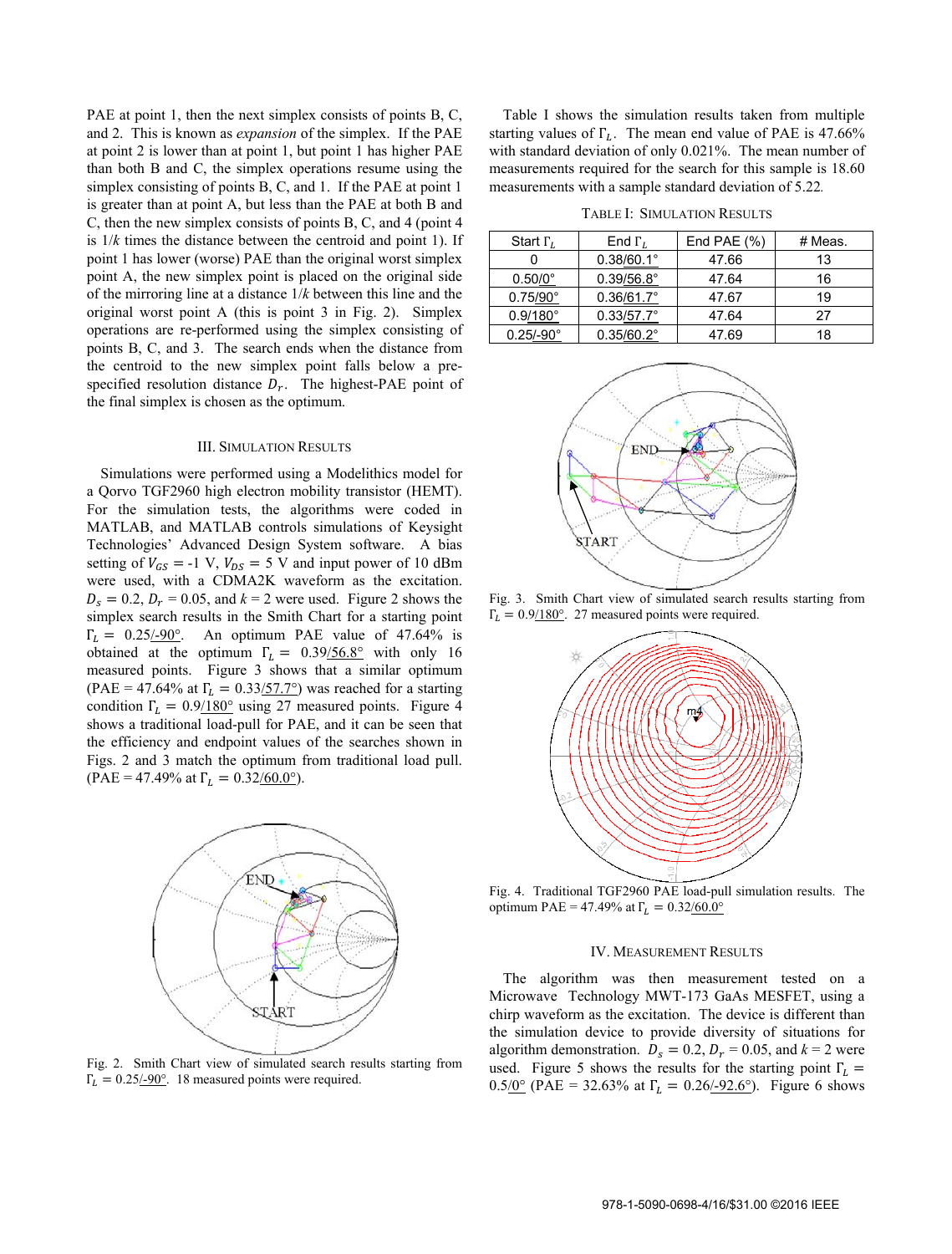the results for the starting point  $\Gamma_L = 0.75/90^\circ$  (PAE = 32.52%) at  $\Gamma_L = 0.25/-90.0^{\circ}$ . Figure 7 shows the traditional load-pull results, again showing good correspondence between the endpoints of the measurement search algorithm and the optimum as chosen by a traditional load-pull (PAE = 32.76% at  $\Gamma_L = 0.21/0.3^{\circ}$ . Table II shows measurement results for multiple starting values of  $\Gamma_l$ .

| Start $\Gamma_L$   | End $\Gamma_L$         | End PAE $(\%)$ | # Meas. |
|--------------------|------------------------|----------------|---------|
|                    | $0.20/-90.0^{\circ}$   | 32.57          | 13      |
| $0.50/0^{\circ}$   | $0.26/-92.6^{\circ}$   | 32.63          | 22      |
| $0.75/90^{\circ}$  | $0.25/-90.0^{\circ}$   | 32.52          | 25      |
| $0.9/180^{\circ}$  | $0.24/ - 88.5^{\circ}$ | 32.69          | 26      |
| $0.25/-90^{\circ}$ | $0.18/-92.0^{\circ}$   | 32.72          | 12      |

The mean end PAE value is 32.63% with a very small sample standard deviation of 0.083%. This shows excellent convergence between the different starting points. In addition, the mean number of measurements for this sample is 19.6, with sample standard deviation of 6.66 measurements.



Fig. 5. Smith Chart view of measured search results starting from  $\Gamma_L = 0.5/0$ °. 22 measured points were required.



Fig. 6. Smith Chart view of measured search results starting from  $\Gamma_L = 0.75/90^\circ$ . 25 measured points were required.



Fig. 7. Traditional MWT-173 PAE load-pull measurement results. The optimum PAE = 32.76% at  $\Gamma_L = 0.21/10.3^\circ$ 

## V. CONCLUSIONS

A simplex algorithm for fast load-pull search in the Smith Chart has demonstrated in simulation and measurement. The algorithm has been designed for intended application in a fast, reconfigurable amplifier for use in a frequency-agile transmitter. Ongoing work that cannot be included in this paper due to space limitations, includes constrained optimization, which allows the optimum PAE meeting adjacent-channel power ratio requirements to be quickly found. In addition, ongoing work shows that the simplex method performs very well in comparison to gradient and pattern load-pull searches.

## **ACKNOWLDEGMENTS**

This work has been funded by the National Science Foundation (Grant Number ECCS-1343316). The authors wish to thank Lawrence Cohen of the Naval Research Laboratory for helpful collaboration in this work. In addition, the authors gratefully acknowledge the support of Keysight Technologies in providing cost-free loan of the Advanced Design System software, and Modelithics for donation of simulation model libraries through the Modelithics University Program.

#### **REFERENCES**

- [1] J.W. Bandler, "Optimization Methods for Computer-Aided Design," *IEEE Trans. Microwave Theory and Tech.*, Vol. 17, No. 8, August 1969, pp. 533-552.
- [2] C. Charalambous, "A Unified Review of Optimization *," IEEE Trans. on Microwave Theory and Tech.*, Vol. 22, No. 3, March 1974, pp. 289-300.
- [3] M.B. Steer, J.W. Bandler, and C.M. Snowden, "Computer-Aided Design of RF and Microwave Circuits and Systems,' *IEEE Trans. on Microwave Theory and Tech.*, Vol. 50, No. 3, March 2002, pp. 996-1005.
- [4] Y. Lu, D. Peroulis, S. Mohammedi, and L. Katehi, "A MEMS Reconfigurable Matching Network," *IEEE Microwave and*